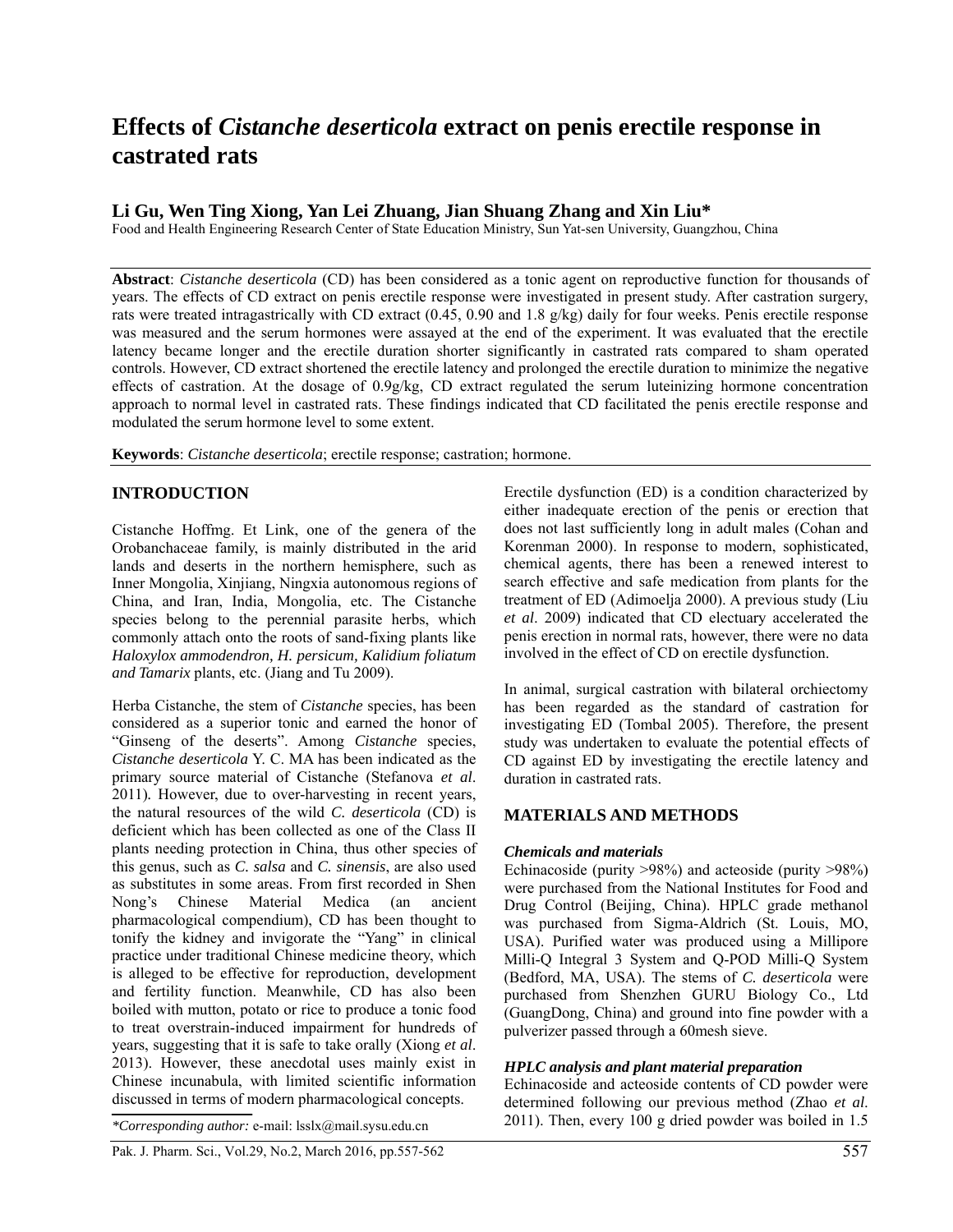L water for 1.5 h. Cooling down at room temperature, the mixed liquor was centrifuged at 2000 rpm for 10 min (Eppendorf 5810R, Germany) and the precipitate was reextracted twice under the same condition. The combined supernatants were concentrated by a vacuum rotary evaporator (Heidolph laborota 4001-efficient, Germany) at 60°C, and then lyophilized and yielded about 42% dried extract powder. When conducting the subsequent animal experiment, the dried extract was dissolved in purified water at room temperature.

### *Experimental animals*

Adult male Sprague-Dawley rats (200-220g) were obtained from Medicine Experimental Animal Center of Guangdong Province (Guangzhou, PR China), maintained in temperature-controlled quarters with 12-hr light/dark cycles at room temperature (22-24°C) and constant humidity (40-70%) in SPF (specific pathogen free) laboratory and fed *ad libitum*. The experimental procedures were in compliance with the National Institutes of Health Guide for Care and Use of Laboratory Animals.

### *Experimental procedure*

One week before administration, fifty male SD rats were anesthetized with sodium pentobarbital intraperitoneally (40 mg/kg) (Jung *et al*. 1999) and randomly allocated to five groups: except rats in sham-operated group (Sham), the rest were bilaterally castrated via the scrotal approach (Anderes 2003, Schlatt *et al*. 2002). Meanwhile, the CDtreated groups were administered intragasyrically with 0.45g/kg (low dose of CD extract, LCD +Cas), 0.9g/kg (median dose of CD extract, MCD +Cas) and  $1.8g/kg$ (high dose of CD extract, HCD +Cas) CD extract, respectively, while the sham and castrated groups were administered with corresponding amount of water only. Body weight measurement was taken at the beginning of the procedure and then every week. All rats were underwent laparotomy immediately after death for removal and posterior weighing of the following organs: preputial glands, seminal vesicle, prostate gland and levator ani muscle.

#### *Penis erectile response measurement*

Erectile function of rats in each group was assessed following the previous methods (Ji *et al*. 2009, Luo *et al*. 2006). Briefly, a stainless-steel bipolar electrode (BL-420F Data Acquisition & Analysis System, Tme Technology Co., Ltd, Chengdu, P. R. China) was carefully positioned on the penis until it erected with the pulse of the electric stimulation  $(5 V)$  0.2 s. Time from stimulation to erection was recorded as the penis erectile latency. When the penis erectile response was observed, electrode could withdrawn from the penis, and the time length that penis kept erection was recorded as the erectile duration.

| <b>Blood sampling and serum hormone analysis</b> |  |  |  |  |                                                  |  |  |  |  |  |
|--------------------------------------------------|--|--|--|--|--------------------------------------------------|--|--|--|--|--|
|                                                  |  |  |  |  | Rats were anesthetized with sodium pentobarbital |  |  |  |  |  |

intraperitoneally (40mg/kg) (Jung *et al*. 1999). Blood samples were drawn and clotted at 4<sup>o</sup>C for 4h, from which the serum was collected by centrifugation at 4000 rpm for 5 min at 4°C (Eppendorf 5810 R, Germany) and immediately stored at -20°C freezer until further analysis. Total LH and FSH levels were measured using commercial radioimmuno assay (RIA) kits (Beijing North Institute of Biological Technology, Beijing, China) referring to the manufacturer's instructions (Matsumoto *et al*. 1986). Based on competitive radioactive immune technique,  $I^{125}$ -labeled LH (or FSH) was used in the assay. Briefly,  $100 \mu I$ <sup>125</sup>-labeled LH (or FSH) agent was added into 100µl serum sample and incubated with 100µl purified rabbit antibody at 4°C (or 37°C) overnight. Then, donkey-anti-rabbit immune separating agent was added into antigen-antibody complex and centrifuged (3500 rpm, 15 min) to separate free and antibody-bound  $^{125}I$ - LH (or FSH). Afterwards, the radioactivity of the precipitate was measured at radioimmuno assay γ counter (DMF-96, Zhongcheng electrical technology development Co., Ltd., Hefei, China). The sensitivity limits of the LH and FSH assay were both 1.0mIU/ml.

## **STATISTICAL ANALYSIS**

Data analysis was performed using SPSS version 16.0 software. Values were expressed as mean  $\pm$  standard deviation (SD). Parametric data was analyzed using analyses one-way analysis of variance (ANOVA) followed by post hoc LSD tests. Nonparametric data were analyzed by Kruskal-Wallis test. Differences were considered statistically significant if probability for deviation was less than 0.05.

## **RESULTS**

### *Quantitative determination of echinacoside and acteoside contents of CD powder*

The contents of echinacoside and acteoside in CD powder were  $1.27 \pm 0.01\%$  and  $0.52 \pm 0.003\%$ , which conformed to the requirement of Chinese Pharmacopoeia. The HPLC chromatogram of CD powder was shown in fig. 1.



**Fig. 1** The HPLC chromatographic profile of *Cistanche deserticola* powder. Peak 1, echinacoside; Peak 2, acteoside. X axis, retention time; Y axis, absorbance unit. HPLC conditions: Waters HPLC system (Binary HPLC Pump1525, Refractive Index Detector 2414, Photodiode Array Detector 2996); stationary phase: Symmetry C18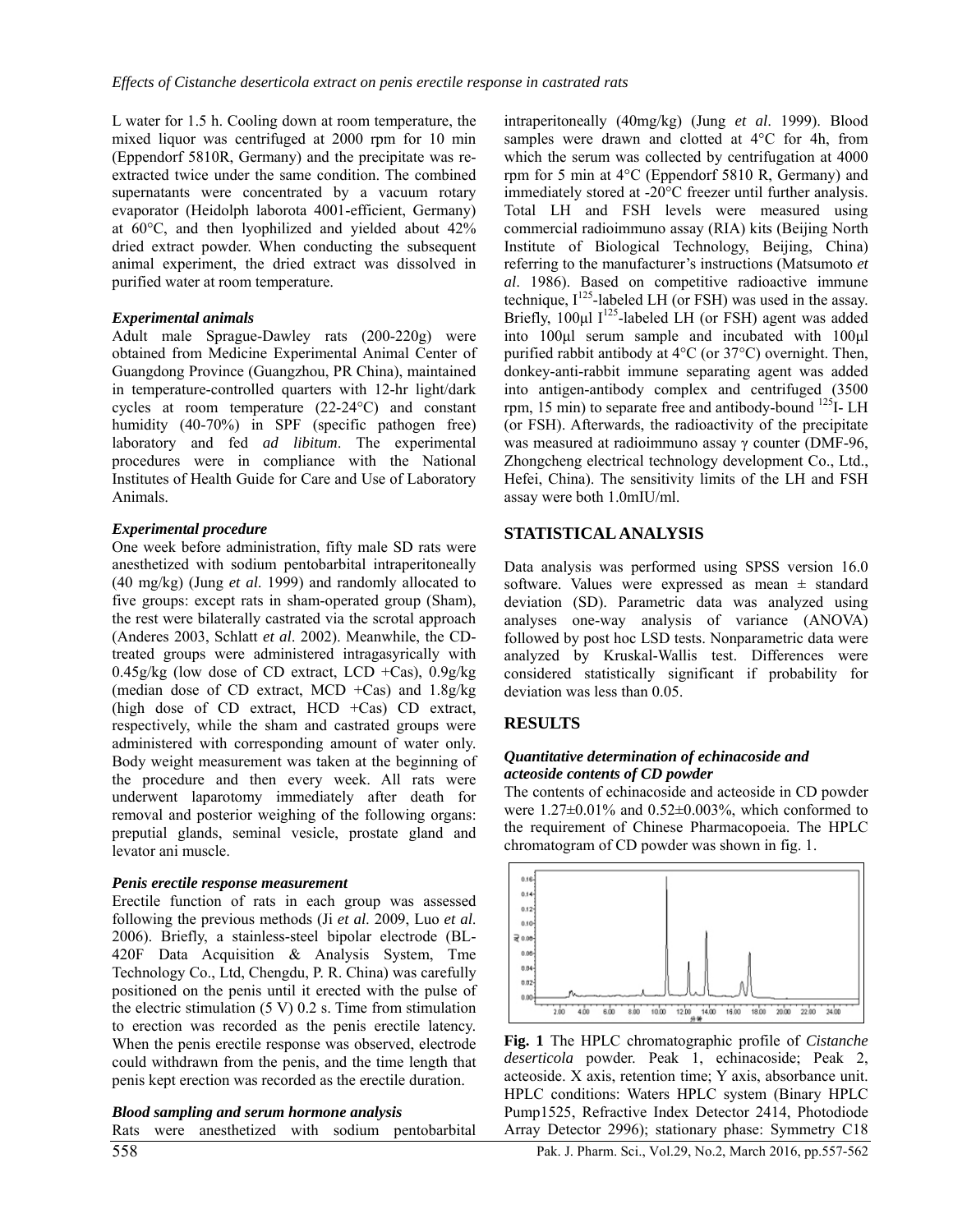*Li Gu et al*

(4.6mm×250 mm, 5 µm, Waters, Milford, MA, USA); mobile phase: 0.5% (V/V) acetic acid aqueous solution (A) and methanol (B) ingradient (0min, A:  $B=25:75$ ; 10-30 min, A: B=40: 60; 30 min, A: B=0: 100); flow rate: 1ml/min; detective wavelength: 330 nm; temperature:  $30$ .



**Fig. 2**: Penis erectile latency and duration in castrated rats. Data are expressed as the mean  $\pm$  SD (n=10).  $^{**}p$ <0.01 relative to sham-operated group, \*\* $p$ <0.01 relative to castrated group. Abbreviation (below): Sham, sham-operated group; Cas, castration control group; LCD +Cas (0.45g/kg), MCD +Cas (0.9g/kg) and HCD +Cas (1.8g/kg), three groups of CD extract treated in castrated rats.



**Fig. 3**: The effects of CD extract on serum LH concentrations in castrated rats. Data are expressed as the

### *Body weights and relative accessory organs weights*

Shown in table 1, all rats were of similar initial body weights with an increase from day 1 to day 28. However, mean values in castrated group increased from 216.8±9.2 g to 251.4±12.7, 283.3±15.1, 306.8±15.4 and 322.2±18.4 g, gaining less weights compared to the sham operated counterparts  $(p<0.05)$ . There were no statistical difference between sham group and CD treated group.



**Fig. 4**: The effects of CD extract on serum FSH concentrations in castrated rats. Data are expressed as the mean  $\pm$ SD (n=10).

Further, the mean relative weights of preputial gland, prostate gland & seminal vesicle and levator ani muscle in castrated rats were significantly lower  $(p<0.05)$  than those of normal controls, respectively. Compared with the rats castrated only, the relative values of these organs weight tended to be higher under the treatment of CD extract.

#### *Erectile response assessment*

In contrast to sham group, castration made the rats spend more time gaining penis erection under electric stimulation (*p<*0.01). However, the erectile latency was shortened by CD extract, exhibiting a significant decrease by 52.7% in LCD +Cas group (*p<*0.01), 73.5% in MCD  $+C$ as group ( $p < 0.01$ ) and 74.5% in HCD  $+C$ as group (*p<*0.01), respectively. Furthermore, castration shortened the erectile duration with the mean value of  $37.2 \pm 17.3$  s compared to sham operated group  $(p<0.01)$ . However, the erectile duration in rats was significantly prolonged approximately by 2.6-fold in MCD +Cas group  $(p<0.01)$ and 2.1-fold in HCD +Cas group  $(p<0.01)$ . It showed no strict dose-related correlation. (fig. 2).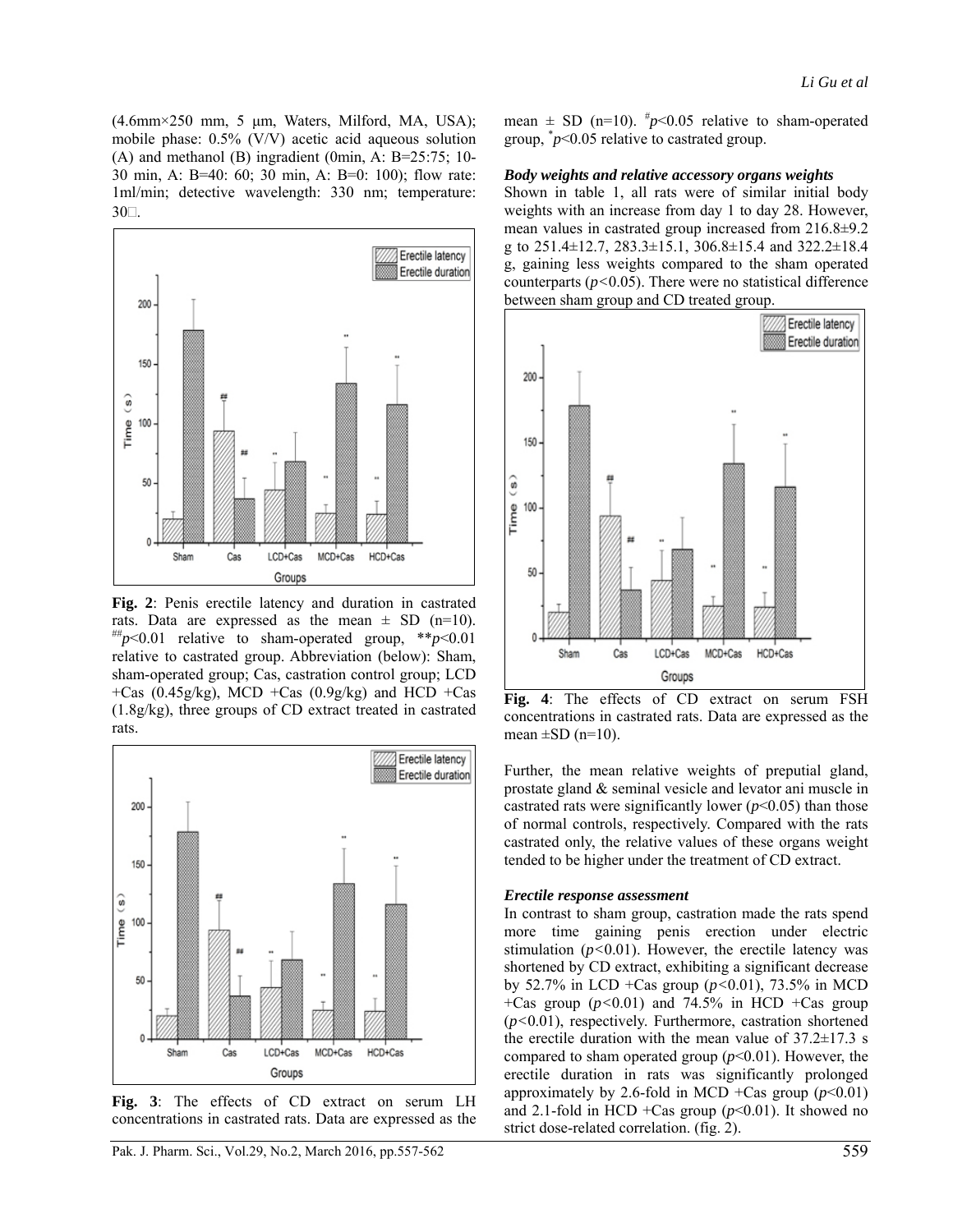|                                     |                                        | <b>Sham</b>      | Cas                                          | $LCD + Cas$      | $MCD + Cas$      | $HCD + Cas$      |
|-------------------------------------|----------------------------------------|------------------|----------------------------------------------|------------------|------------------|------------------|
|                                     | Day 1                                  | $216.1 \pm 15.1$ | $216.8 \pm 9.2$                              | $216.0+9.2$      | $216.7 \pm 8.8$  | $216.9 \pm 8.8$  |
|                                     | Day 7                                  | $264.9 \pm 14.4$ | $251.4 \pm 12.7^{\#}$                        | $250.8 \pm 13.1$ | $251.0 \pm 7.6$  | $250.5 \pm 11.4$ |
| Body weight gains (g)               | Day 14                                 | 303.9±15.7       | $283.3 \pm 15.1^{\frac{1}{4}}$               | $283.3 \pm 15.9$ | $282.6 \pm 8.0$  | $284.5 \pm 11.5$ |
|                                     | Day $21$                               | $333.2 \pm 20.2$ | $306.8 \pm 15.4^{\#}$                        | $309.8 \pm 18.1$ | $308.4 \pm 11.4$ | $311.0 \pm 10.6$ |
|                                     | Day28                                  | $351.9 \pm 24.8$ | $322.2 \pm 18.4^{\#}$                        | $329.2 \pm 16.4$ | $329.7 \pm 11.8$ | $333.2 \pm 12.2$ |
| Relative weights of                 | Preputial glands                       | $65.5 \pm 13.2$  | $47.4 \pm 10.7$ <sup>\{\perriffur{1}}}</sup> | $49.9 \pm 11.8$  | $49.7 \pm 8.4$   | $49.8 \pm 6.4$   |
| accessory organs<br>$(mg/100g$ body | Prostate gland $\&$<br>seminal vesicle | $634.9 \pm 59.3$ | $54.1 \pm 8.7$ <sup>***</sup>                | $59.8 \pm 8.6$   | $54.9 \pm 9.0$   | $60.5 \pm 7.7$   |
| weight)                             | levator ani muscle                     | $300.7 \pm 58.8$ | $55.1 \pm 1.2$ <sup>##</sup>                 | $61.4 \pm 14.7$  | $65.8 \pm 14.3$  | $65.0 \pm 18.1$  |

**Fig. 4**: The effects of CD extract on serum FSH concentrations in castrated rats. Data are expressed as the mean ±SD  $(n=10)$ .

## *Serum hormone levels*

Analyzed by RIA assay, the average serum concentration of LH in castrated rats was 2.50±0.34mIU/ml, showing an increase compared to sham operated control  $(p<0.05)$ . However, the value descended about 49.2% in MCD +Cas group relative to that in castrated control  $(p<0.05)$  (fig. 3). Shown in fig. 4, no statistical differences were observed among all groups on FSH concentration.

# **DISCUSSION**

Our results demonstrated that castration significantly prolonged the penis erectile latency and shortened the erectile duration, with remarkable accessory organs atrophy. However, CD extract facilitated the penis erectile response and modulated the serum LH level to some extent in castrated rats.

The spontaneous erection is mainly stimulated and maintained by androgen via cellular, molecular, and physiologic mechanisms, involving the relaxation of cavernosal smooth muscle (Traish *et al*. 2007, Talha *et al*. 2007). Insufficient testosterone levels lead to a decrease in its relaxation (McClure 1988), which accordingly results in impotence in male (Bivalacqua *et al*. 2000). Specially in rats, it is maintained by a wide range of systemic testosterone concentrations as 10-12%, below which the erectile response is attenuated in a dose-dependent manner (Armagan *et al*. 2006). In present study, the testosterone concentration in circulation was too low to meet the sensitivity limit (0.02ng/ml) in all castrated rats (the data were not showed in the results). However, CD extract significantly shortened the penis erectile latency at three dosages and prolonged the erectile duration at 0.90 g/kg and 1.8 g/kg. It was probably the consequence of androgen-like effect of CD mentioned in some previous studies (He *et al*. 1996a, He *et al*. 1996b).

Some accessory organs, such as the prostate and seminal vesicle, are androgen dependent, thus the weight changes may reflect the alterations in endocrine status (Trisomboon *et al*. 2007, Jang *et al*. 2011). It existed a

threshold level of testosterone, below which the metabolism of these organs was inhibited (Trachtenberg 1985). It was confirmed in our study that castration induced the accessory reproductive organs weight decreased due to the testosterone deficiency.

Testosterone is primarily secreted by testis Leydig cell and regulated by hypophysial hormones, such as luteinizing hormone (LH) and follicle stimulating hormone (FSH), which play an important role in maintaining the penis function of the castrated animals (Robert *et al*. 2004). As the hypothalamus-pituitary-gonad (HPG) axis is a closed loop feedback control mechanism, low gonadal hormone levels can regulate the secretion of LH and FSH in turn (Morales *et al*. 2004). Our study has investigated that the serum LH level was significantly increased in castrated rats and then descended to the normal levels by CD extract at 0.90 g/kg, which was agreed with the previous conclusion that increased LH level was associated with a higher risk of erectile dysfunction (Kupelian *et al*. 2006). In testis, LH stimulates synthesis and release of testosterone, the feedback control of which is relatively consistent, while FSH directly acts on the Sertoli cells for nourish with the feedback control complex (Hellqvist *et al*. 2008). These findings offered more support for the surmise that CD expressed androgen-like effect, which might be mainly responsible for the reduction of serum LH more than FSH.

In current observation, the influence of castration on body weight development in male rats was similar to the findings in previous study (Christoffersen *et al*. 2006), while contrary to the results in female rats (Pantaleão *et al*. 2010). CD extract was unable to significantly improve the body weight, which was probably due to the insufficient treatment duration or the complex impacts on overall health status.

In conclusion, castration prolonged the penis erectile latency and shortened the duration significantly, with serum LH increase and accessory sex organs atrophy.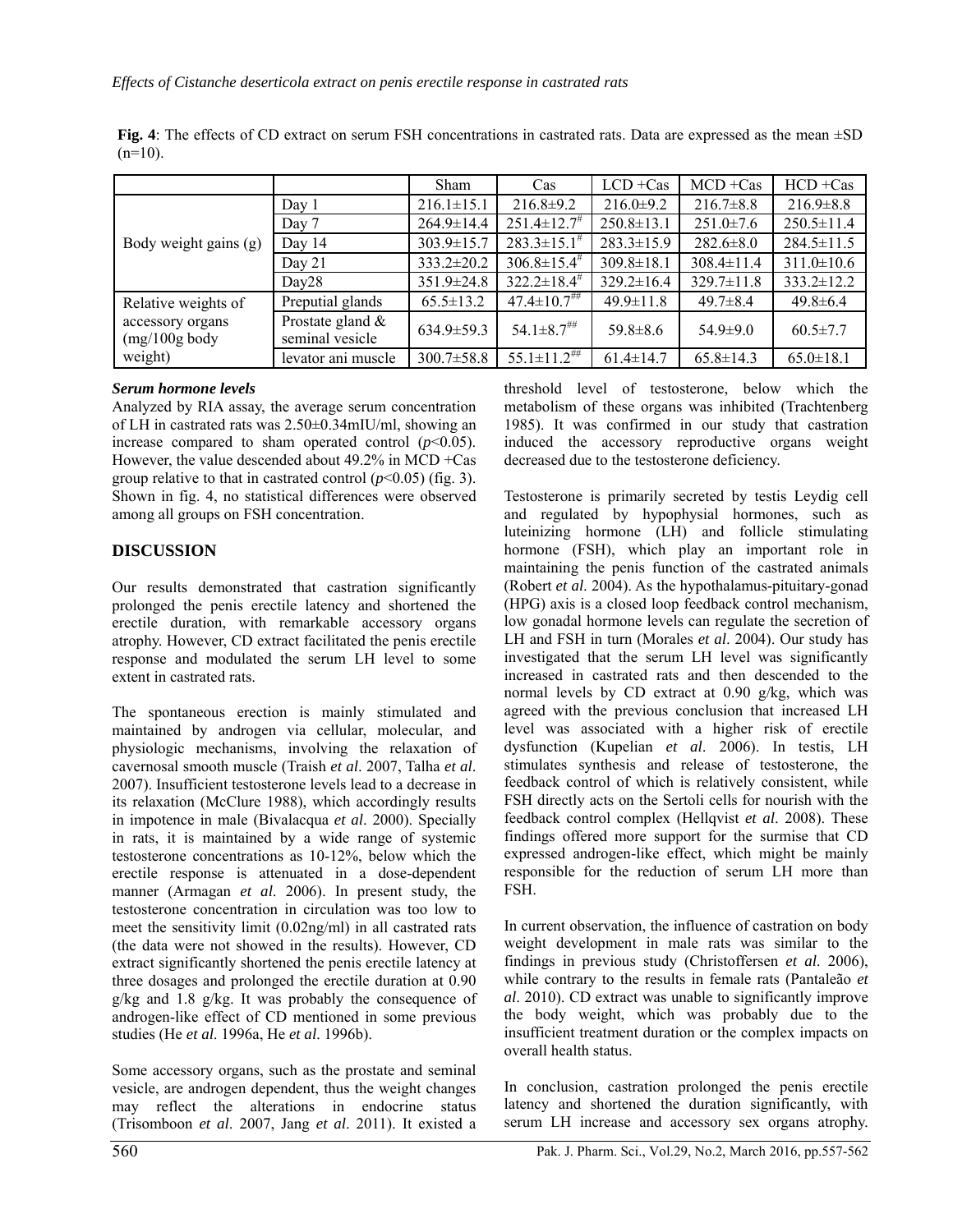However, CD extract facilitated the penis erectile response by shortening the erectile latency and prolonging the erectile duration in castrated rats. These effects were probably due to the androgen-like effect, which was supported by observation that CD extract normalized the serum LH concentrations especially at the dosage of 0.90 g/kg. However, additional evidences are needed to demonstrate the effect of CD extract against ED at hypothalamic and limbic levels and more attention could be gained to this valuable traditional medicine in modern world.

## **ACKNOWLEDGEMENTS**

This work was supported by grants from the Science and Technology Support by Project in the Xinjiang Uygur Autonomous Region (P. R. China) (200840102-15).

## **REFERENCES**

- Adimoelja A (2000). Phytochemicals and the breakthrough of traditional herbs in the management of sexual dysfunctions. *Int. J. Androl.*, **23**: 82-84.
- Anderes KL (2003). Biological characterization of a novel, orally active small molecule gonadotropinreleasing hormone (GnRH) antagonist using castrated and intact rats. *J. Pharmacol. Exp. Ther.*, **305**: 688-695.
- Armagan A, Kim NN, Goldstein I and Traish AM (2006). Dose-response relationship between testosterone and erectile function: Evidence for the existence of a critical threshold. *J. Androl.*, **27**: 517-526.
- Bivalacqua TJ, Champion HC, Hellstrom WJ and Kadowitz PJ (2000). Pharmacotherapy for erectile dysfunction. *Trends. Pharmacol. Sci.*, **7**: 524-540.
- Christoffersen B, Raun K, Svendsen O, Fledelius C and Golozoubova V (2006). Evalution of the castrated male Sprague-Dawley rat as a model of the metabolic syndrome and type 2-diabetes. *Int. J. Obes.*, **30**: 1288- 1297.
- Cohan P and Korenman SG (2000). Progress in erectile dysfunction and hormone function. *J. Anti-aging Med.*, **3**: 169-175.
- Feldman HA, Goldstein I, Hatzichristou DG, Krane RJ and McKinlay JB (1994). Impotence and its medical and psychosocial correlates: Results of the massachusetts male aging study. *J. Urol.*, **151**: 54-61.
- He W, Shu XF, Zong GZ, Shi ML, Xiong YL and Chen MH (1996b). Studies on kidney reinforcing and Yang supporting action of *Cistanche deserticola Y.C. Ma* before and after preparation. *Chin. J. Chin. Mater. Med.*, **9**: 534-537.
- He W, Zong GZ, Wu GL and Chen MH (1996a). Exploration for active ingredients of *Cistanche* on androgen like effect. *Chin. J. Chin. Mater. Med.*, **9**: 564-565.
- Hellqvist A, Schmitz M and Borg B (2008). Effects of castration and androgen-treatment on the expression of

FSH-β and LH-β in the three-spine stickleback, gasterosteus aculeatus Feedback differences mediating the photoperiodic maturation response? *Gen. Comp. Endocr.*, **158**: 178-182.

- Jang M, Min JW, In JG and Yang DC (2011). Effects of red *ginseng* extract on the epididymal sperm motility of mice exposed to ethanol. *Int. J. Toxicol.*, **30**: 435-442.
- Ji DB, Ye J, Li CL, Wang YH and Zhao J (2009). Antiaging effect of Cordyceps sinensis extract. *Phytother. Res.*, **23**: 116-122.
- Jiang Y and Tu PF (2009). Analysis of chemical constituents in *Cistanche* species. *J. Chromatogr. A.*, **1216**: 1970-1979.
- Jung GW, Kwak JY, Kim IH, Koo MY, Park JI, Yoon S, Jung DG, Jung SI, Kwon HY and Yoon JH (1999). The role of growth factor on regeneration of nitric oxide synthase (NOS)- containing nerves after cavernous neurotomy in the rats. *Int. J. Impot. Res.*, **11**: 227-235.
- Kupelian V, Shabsigh R, Travison TG, Page ST, Araujo AB and McKinlay JB (2006). Is there a relationship between sex hormones and erectile dysfunction? Results from the massachusetts male aging study. *J. Urology*, **176**: 2584-2588.
- Liu ZR, Zhang D, Wu HJ, Li YL, Chen SP and Yang YM (2009). The effect of *Cistanche* electuary on nitric oxide synthase and kidney Yang nourisking. *J. Med. & Pharm. Chin. Min.*, **5**: 33-34.
- Luo Q, Li Z, Huang X, Yan J, Zhang S and Cai Y-Z (2006). Lycium barbarum polysaccharides: Protective effects against heat-induced damage of rat testes and H2O2-induced DNA damage in mouse testicular cells and beneficial effect on sexual behavior and reproductive function of hemi castrated rats. *Life Sci.*, **79**: 613-621.
- Matsumoto AM, Karpas AE and Bremner WJ (1986). Chronic human chorionic gonadotropin administration in normal men: evidence that follicle-stimulating hormone is necessary for the maintenance of quantitatively normal spermatogenesis in man. *J. Clin. Endocrinol. Metab.*, **62**: 1184-1192.
- McClure RD (1988). Endocrine evaluation and therapy of erectile dysfunction. *Urol. Clin. N. Am.*, **15**: 53-64.
- Morales A, Buvat J, Gooren LJ, Guay AT, Kaufman JM, Tan HM and Torres LO (2004). Endocrine aspects of sexual dysfunction in men. *J. Sex Med.*, **1**: 69-81.
- Pantaleão TU, Mousovich F, Rosenthal D, Padrón ÁS, Carvalho DP and Costa VMCd (2010). Effect of serum estradiol and leptin levels on thyroid function, food intake and body weight gain in female Wistar rats. *Steroids*, **75**: 638-642.
- Robert WH and Robert EB (2004). Hormonal regulation of spermatogenesis. *Int. J. Androl.*, **27**: 335-342.
- Schlatt S, Kim SS and Gosden R (2002). Spermatogenesis and steroidogenesis in mouse, hamster and monkey testicular tissue after cryopreservation and heterotopic grafting to castrated hosts. *Reproduction*, **124**: 339-346.

Stefanova NA, Fursova AZ, Sarsenbaev KN and